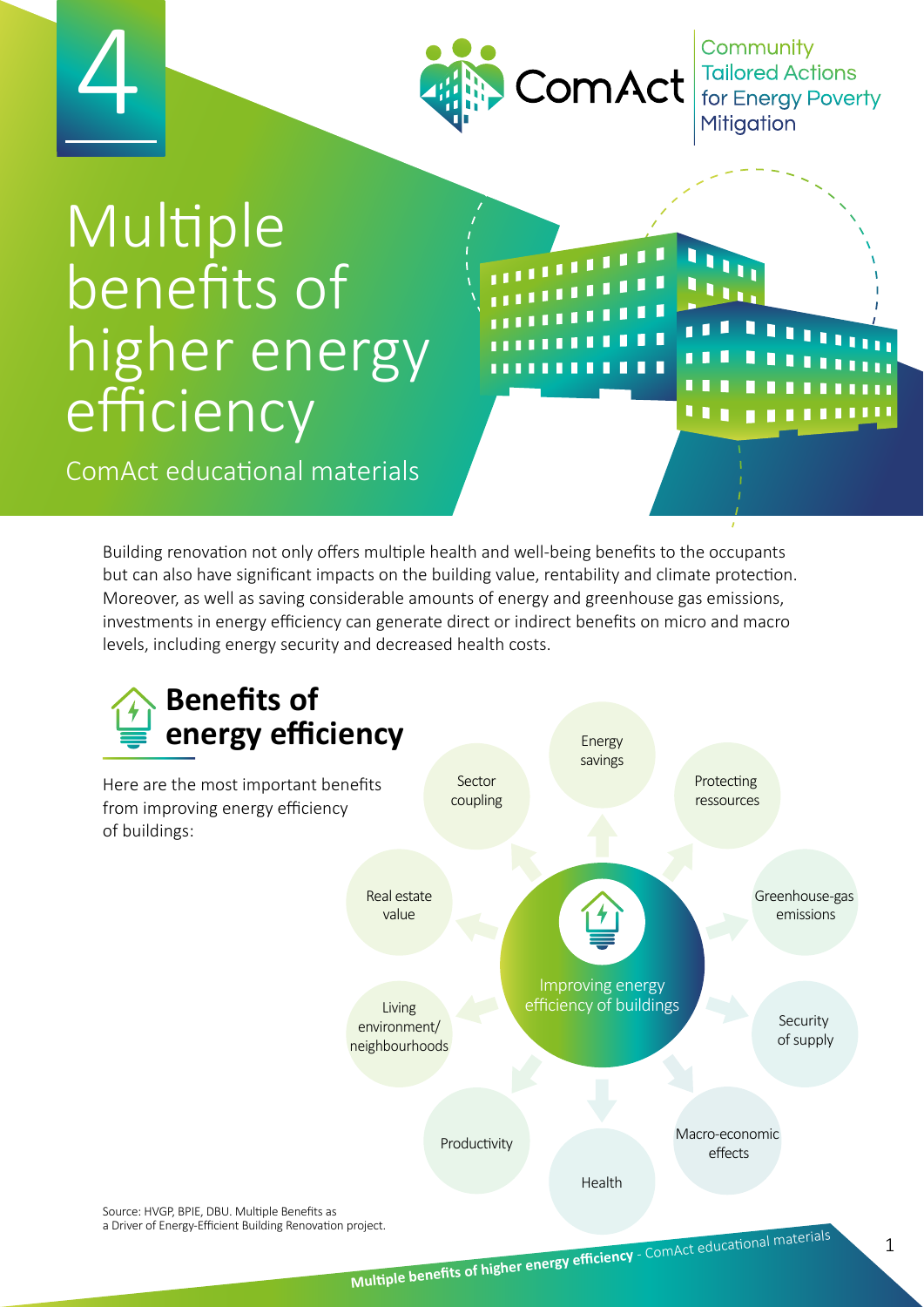

Energy efficiency improvements reduce the amount of energy used, which in turn leads to cost savings on utility bills. The reduction in energy consumption can range from 25% to 75% or more, depending on the condition of the building and the amount and type of renovation measures. Installation of heat meters or heat cost allocators allows flat owners to pay for individual consumption of space heating, creating motivation to adjust the heating demand and to not waste heat.

A household is generally considered energy poor if it is unable to maintain adequate levels of heating and other basic energy services at an affordable cost. This often leads to difficulties in affording adequate levels of comfort. Most often, energy poverty is caused by a combination of low income, poor housing quality and high energy costs. Research has shown that this can lead to a decrease of physical and mental health, which energy-poor households are more affected by. Energy efficiency retrofits of low-income housing can offer a solution that permanently makes comfort more affordable.

#### **(reduced risks of breakdowns) Increased safety and sustainability of the building**



Deep renovation offers an opportunity to eliminate construction defects by replacing components that are approaching the end of their lifetime or strengthening the structural stability of the building.

This increases safety for tenants and passers-by and extends the life of the building. It is also economically feasible to carry out energy efficiency measures at the same time as a general overhaul of a multi-family building. This not only improves the stability and technical condition of the building, but also its energy efficiency.



After the renovation homeowners have lower maintenance and administration costs. Costs for repairs are reduced to almost zero in the first years after deep renovation and the lifespan of the building is considerably increased.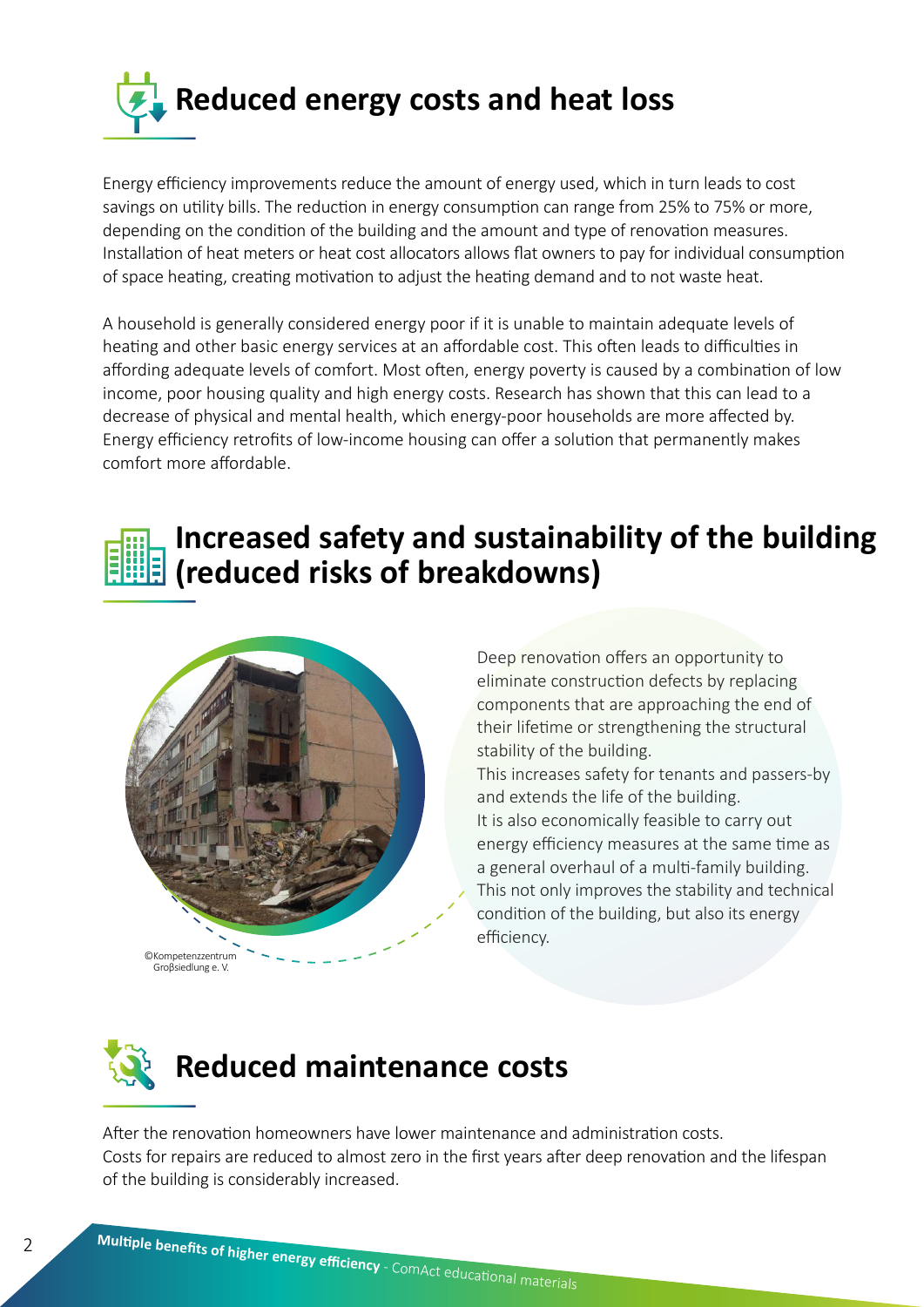## **Increased financial independence**

Carrying out a renovation with an energy advisor who ensures the quality of the work significantly reduces the need for energy for heating and hot water requirements. Residents can become more independent from increases in tariffs for communal services and energy prices. A delay in renovation will lead to higher costs in future as the price of materials and works continues to rise.

#### **Increased quality of indoor living environment and improved health**

Energy efficiency measures can support good physical and mental health by creating a healthy indoor living environment with comfortable air temperature, humidity levels and noise levels, and improved air quality indoors and outdoors.

Measures to improve insulation, heating and ventilation systems can have positive impacts on air quality, reducing respiratory and cardiovascular diseases, rheumatism, arthritis and allergies, as well as reducing injuries.

Energy poverty is also strongly associated with sub-optimal mental health, in part because of the financial stress of coping with high energy bills and debt. Energy efficiency measures that improve the affordability of energy bills in low-income homes can have a measurable effect on improving mental well-being (e.g. happiness and coping) and preventing mental disorders (e.g. anxiety and borderline depression).

After renovation, temperature distribution in flats improves and occupants are able to regulate the temperature. Improved air quality as a result of a modernised ventilation system helps to control the humidity level and prevent damp and mould, which exacerbates many health conditions.

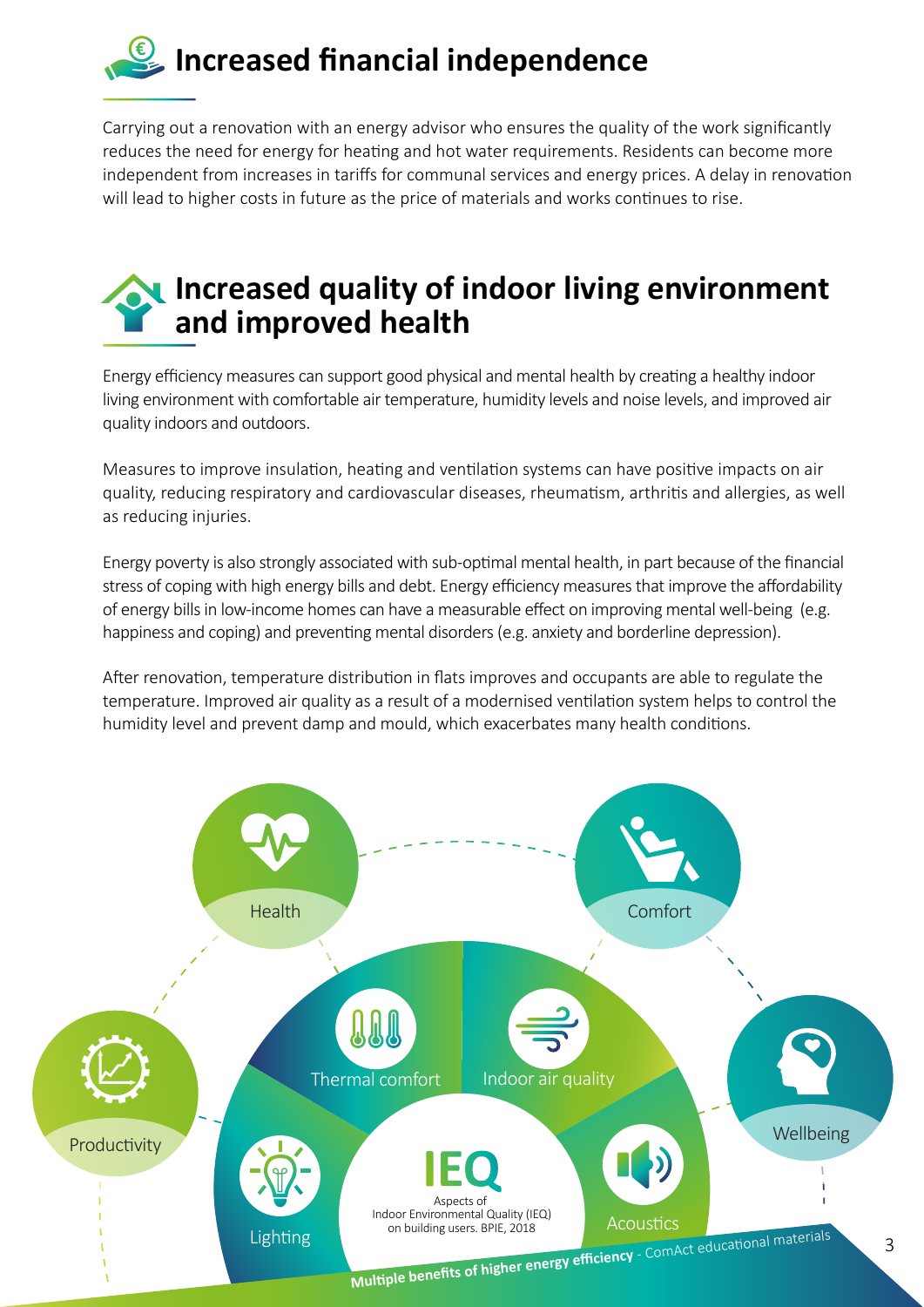

Reducing environmental pollution is a direct consequence of reduced energy consumption. Renovation plays an important role in the fight against global warming, e.g. by reducing exhaust emissions from heating of residential buildings.



Renovation can be a tool to increase the value of the building in general and individual flats in particular. Owners benefit from market attractiveness of flats for sale and rent and through increased market value of the building after refurbishment.

The insulated facades of the building at the final stage of the renovation usually are freshly painted, improving the aesthetic appearance of the building and increasing the neighbourhood value.